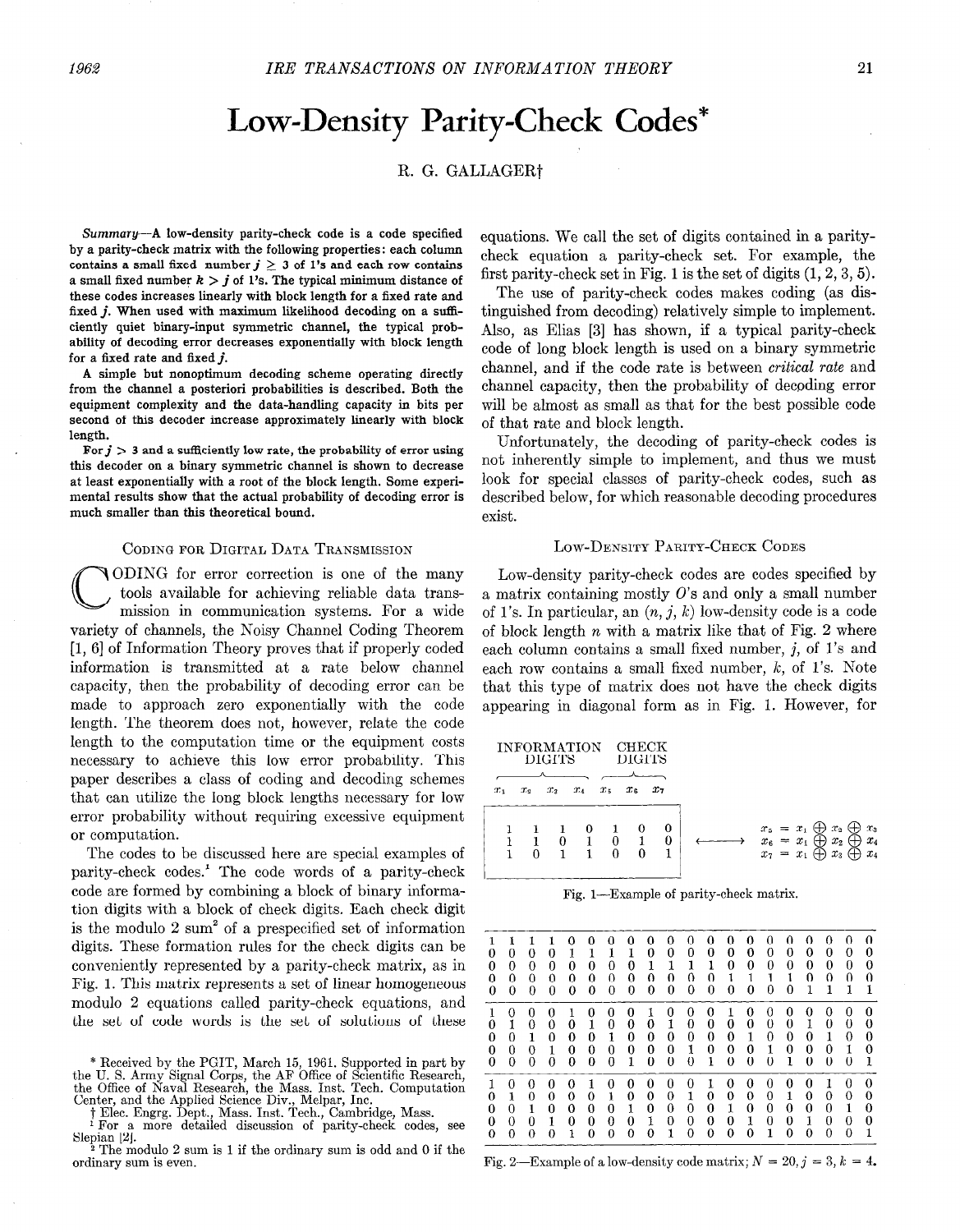coding purposes, the equations represented by these matrices can always be solved to give the check digits as explicit sums of information digits.

These codes are not optimum in the somewhat artificial sense of minimizing probability of decoding error for a given block length, and it can be shown that the maximum rate at which these codes can be used is bounded below channel capacity. However, a very simple decoding scheme exists for low-density codes, and this compensates for their lack of optimality.

The analysis of a low-density code of long block length is difficult because of the immense number of code words involved. It is simpler to analyze a whole ensemble of such codes because the statistics of an ensemble permit one to average over quantities that are not tractable in individual codes. From the ensemble behavior, one can make statistical statements about the properties of the member codes. Furthermore, one can with high probability find a code with these properties by random selection from the ensemble.

In order to define an ensemble of  $(n, j, k)$  low-density codes, consider Fig. 2 again. Xote that the matrix is divided into j submatrices, each containing a single 1 in each column. The first of these submatrices contains all its 1's in descending order; *i.e.*, the *i*'th row contains 1's in columns  $(i - 1)k + 1$  to ik. The other submatrices are merely column permutations of the first. We define an ensemble of  $(n, j, k)$  codes as the ensemble resulting from random permutation of the columns of each of the bottom  $j - 1$  submatrices of a matrix such as Fig. 2, with equal probability assigned to each permutation.<sup>3</sup> There are two interesting results that can be proven using this ensemble, the first concerning the minimum distance of the member codes, and the second concerning the probability of decoding error.

The minimum distance of a code is the number of positions in which the two nearest code words differ. Over the ensemble, the minimum distance of a member code is a random variable, and it can be shown [4] that the distribution function of this random variable can be overbounded by a function such as sketched in Fig. 3. As the block length increases, for fixed  $j \geq 3$  and  $k > j$ , this function approaches a unit step at a fixed fraction  $\delta_{ik}$  of the block length. Thus, for large n, practically all the codes in the ensemble have a minimum distance of at least  $n\delta_{ik}$ . In Fig. 4 this ratio of typical minimum distance to block length is compared to that for a parity-check code chosen at random, i.e., with a matrix filled in with equiprobable independent binary digits. It should be noted that for all the specific nonrandom procedures known for constructing codes, the ratio of minimum distance to block length appears to approach 0 with increasing block length.

The probability of error using maximum likelihood decoding for low-density codes clearly depends upon the particular channel on which the code is being used. The results are particularly simple for the case of the BSC, or binary symmetric channel, which is a binary-input, binary-output, memoryless channel with a fixed probability of transition from either input to the opposite output. Here it can be shown [4] that over a reasonable range of channel transition probabilities, the low-density code has a probability of decoding error that decreases exponentially with block length and that the exponent is the same as that for the optimum code of slightly higher rate as given in Fig. 5.



Fig. 3-Sketch of bound to minimum distance distribution function.

|        | k      | Rate                                        | $\delta_{JK}$                                      |                                                   |
|--------|--------|---------------------------------------------|----------------------------------------------------|---------------------------------------------------|
| 3<br>3 | 5<br>5 | 0.167<br>0.2<br>0.25<br>0.333<br>0.4<br>0.5 | 0.255<br>0.210<br>0.122<br>0.129<br>0.044<br>0.023 | 0.263<br>0.241<br>0.214<br>0.173<br>0.145<br>0.11 |

Fig. 4-Comparison of  $\delta jk$ , the ratio of typical minimum distance to block length for an  $(n, j, k)$  code, to  $\delta$ , the same ratio for an ordinary parity-check code of the same rate.

|   |   | Rate  | RATE FOR EQUIVALENT OPTIMUM CODE |
|---|---|-------|----------------------------------|
| 3 |   | 0.5   | 0.555                            |
| 3 | h | 0.4   | 0.43                             |
|   |   | 0.333 | 0.343                            |
| ິ |   | 0.25  | 0.266                            |
|   |   |       |                                  |

Fig. 5—Loss of rate associated with low-density codes.

Although this result for the BSC shows how closely low-density codes approach the optimum, the codes are not designed primarily for use on this channel. The BSC is an approximation to physical channels only when there is a receiver that makes decisions on the incoming signal on a bit-to-bit basis. Since the decoding procedure to be described later can actually use the channel  $a$ posteriori probabilities, and since a bit-by-bit decision throws away available information, we are actually interested in the probability of decoding error of a binaryinput, continuous-output channel. If the noise affects the input symbols symmetrically, then this probability can again be bounded by an exponentially decreasing function of the block length, but the exponent is a rather complicated function of the channel and code. It is expected that the same type of result holds for a wide class of channels with memory, but no analytical results

<sup>3</sup> There is no guarantee that all the rows in such matrices will be linearly independent, and, in fact, all the matrices to be discussed here contain at least j-1 dependent rows. This simply means that the codes have a slightly higher information rate than the matrix indicates.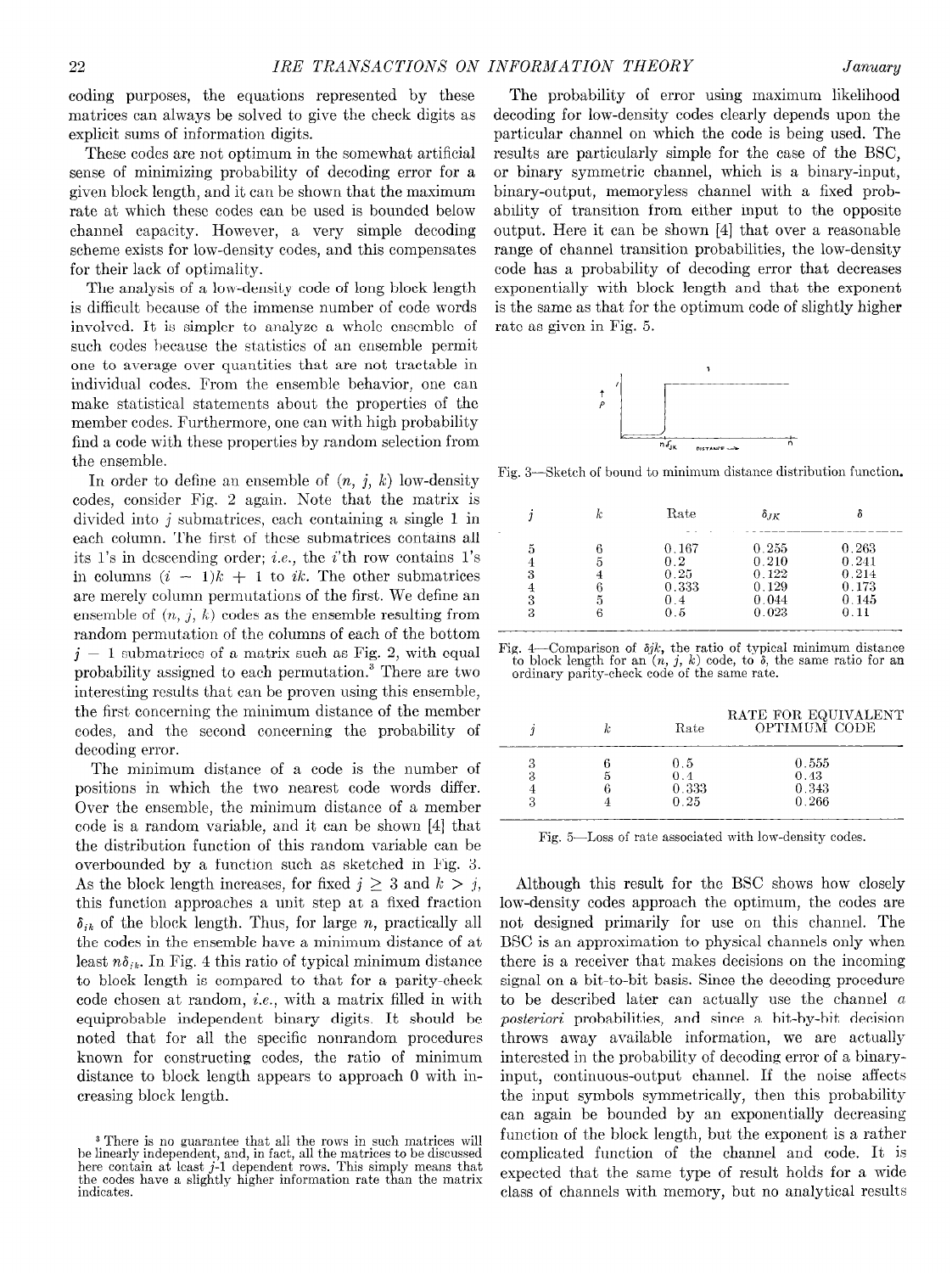have yet been derived. For channels with memory, it is clearly advisable, however, to modify the ensemble somewhat, particularly by permuting the first submatrix and possibly by changing the probability measure on the permutations.

#### DECODING

### Introduction

Two decoding schemes will be described here that appear to achieve a reasonable balance between complexity and probability of decoding error. The first is particularly simple but is applicable only to the BSC at rates far below channel capacity. The second scheme, which decodes directly from the a posteriori probabilities at the channel output, is more promising but can be understood more easily after the first scheme is described.

In the first decoding scheme, the decoder computes all the parity checks and then changes any digit that is contained in more than some fixed number of unsatisfied parity-check equations. Using these new values, the parity checks are recomputed, and the process is repeated until the parity checks are all satisfied.

If the parity-check sets are small, this decoding procedure is reasonable, since most of the parity-check sets will contain either one transmission error or no transmission errors. Thus when most of the parity-check equations checking on a digit are unsatisfied, there is a strong indication that that digit is in error. For example, suppose a transmission error occurred in the first digit of the code in Fig. 2. Then parity checks 1, 6, and 11 would be violated, and all three parity-check equations checking digit 1 would be violated. On the other hand, at most, one of the three equations checking on any other digit in the block would be violated.

To see how an arbitrary digit  $d$  can be corrected even if its parity-check sets contain more than one transmission error, consider the tree structure in Fig.  $6$ . Digit  $d$  is represented by the node at the base of the tree, and each line rising from this node represents one of the paritycheck sets containing digit  $d$ . The other digits in these parity-check sets are represented by the nodes on the first tier of the tree. The lines rising from tier 1 to tier 2 of the tree represent the other parity-check sets containing the digits on tier 1, and the nodes on tier 2 represent the other digits in those parity-check sets. Notice that if such a tree is extended to many tiers, the same digit will appear in more than one place, but this will be discussed.

Assume now that both digit d and several of the digits



Fig. 6-Parity-check set tree.

in the first tier are transmission errors. Then on the first decoding attempt, the error-free digits in the second tier and their parity-check constraints will allow correction of the errors in the first tier. This in turn will allow correction of digit d on the second decoding attempt. Thus digits and parity-check equations can aid in decoding a digit seemingly unconnected with them. The probabilistic decoding scheme to be described next utilizes these extra digits and extra parity-check equations more systematically.

#### Probabilistic Decoding

Assume that the code words from an  $(n, i, k)$  code are used with equal probability on an arbitrary binary-input channel. For any digit  $d$ , using the notation of Fig. 6, an iteration process will be derived that on the m'th iteration computes the probability that the transmitted digit in position  $d$  is a 1 conditional on the received symbols out to and including the m'th tier. For the first iteration, we can consider digit  $d$  and the digits in the first tier to form a subcode in which all sets of these digits that satisfy the  $i$  parity-check equations in the tree have equal probability of transmission.4

Consider the ensemble of events in which the transmitted digits in the positions of d and the first tier are independent equiprobable binary digits, and the probabilities of the received symbols in these positions are determined by the channel transition probabilities  $P_x(y)$ . In this ensemble the probability of any event conditional on the event that the transmitted digits satisfy the  $j$ parity-check equations is the same as the probability of an event in the subcode described above. Thus, within this ensemble we want to find the probability that the transmitted digit in position  $d$  is a 1 conditional on the set of received symbols  $\{y\}$  and on the event S that the transmitted digits satisfy the  $i$  parity-check equations on digit d. We write this as

$$
Pr[x_d = 1 | {y}, S].
$$

Using this ensemble and notation, we can prove the following theorem:

Theorem 1: Let  $P_d$  be the probability that the transmitted digit in position  $d$  is a 1 conditional on the received digit in position d, and let  $P_{i}$  be the same probability for the  $\ell$ <sup>th</sup> digit in the  $\ell$ <sup>th</sup> parity-check set of the first tier in Fig. 6. Let the digits be statistically independent of each other, and let X be the event that the transmitted digits satisfy the  $j$  parity-check constraints on digit  $d$ . Then

$$
\frac{Pr\left[x_a = 0 \mid \{y\}, S\right]}{Pr\left[x_a = 1 \mid \{y\}, S\right]} = \frac{1 - P_d}{P_d} \prod_{i=1}^{i} \left[ \frac{1 + \prod_{\substack{i=1 \\ i \neq i}}^{k-1} (1 - 2P_{i1})}{1 - \prod_{i=1}^{k-1} (1 - 2P_{i1})} \right].
$$

4 An exception to this statement occurs if some linear combination of those parity-check equations not containing d produces a parity-check set containing only digits in the first tier. This will be discussed later but is not a serious restriction.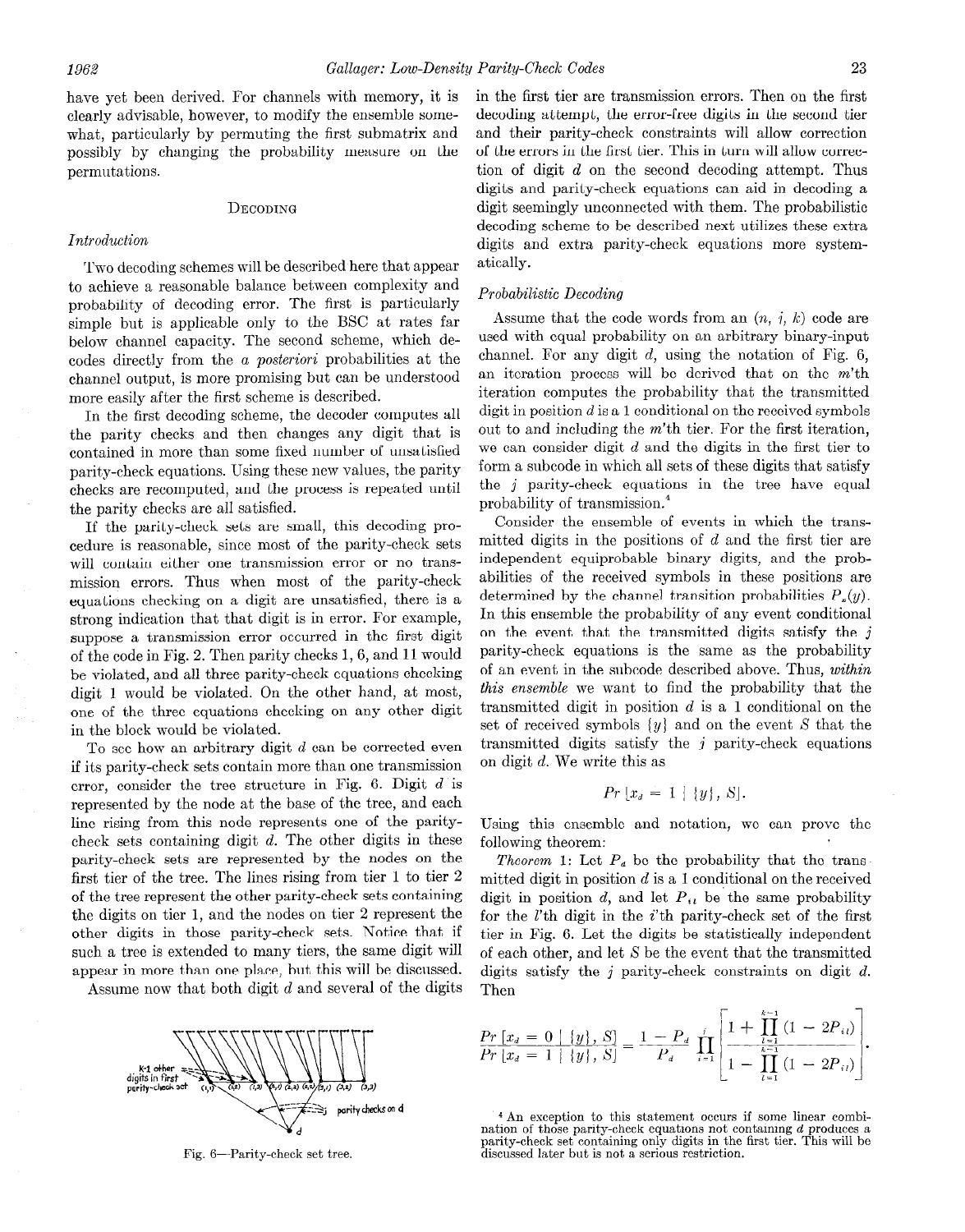In order to prove this theorem, we need the following lemma:

Lemma 1: Consider a sequence of m independent binary digits in which the *l*'th digit is 1 with probability  $P_i$ . Then the probability that an even number of digits are 1 is

$$
\frac{1+\prod\limits_{l=1}^m\left(1-2P_l\right)}{2}
$$

Proof of Lemma: Consider the function

$$
\prod_{l=1}^m (1-P_l+P_l t).
$$

Observe that if this is expanded into a polynomial in  $t$ , the coefficient of  $t^i$  is the probability of il's. The function  $\prod_{l=1}^m (1 - P_l - P_l t)$  is identical except that all the odd powers of t are negative. Adding these two functions, all the even powers of  $t$  are doubled, and the odd terms cancel out. Finally, letting  $t = 1$  and dividing by 2, the result is the probability of an even number of ones. But

$$
\frac{\prod_{l=1}^{m} (1 - P_l + P_l) + \prod_{l=1}^{m} (1 - P_l - P_l)}{2} = \frac{1 + \prod_{l=1}^{m} (1 - 2P_l)}{2},
$$

thus proving the lemma.

Proof of Theorem: By the definition of conditional probabilities,

$$
\frac{Pr[x_{d} = 0 | {y}, S]}{Pr[x_{d} = 1 | {y}, S]} = \left(\frac{1 - P_{d}}{P_{d}}\right) \left(\frac{Pr(S | x_{d} = 0, {y})}{Pr(S | x_{d} = 1, {y})}\right).
$$

Given that  $x_d = 0$ , a parity check on d is satisfied if the other  $(k - 1)$  positions in the parity-check set contain an even number of 1's. Since all digits in the ensemble are statistically independent, the probability that all j parity checks are satisfied is the product of the probabilities of the individual checks being satisfied. Using Lemma 1 this is

$$
Pr(S \mid x_{d} = 0, \{y\}) = \prod_{i=1}^{j} \left[ \frac{1 + \prod_{i=1}^{k-1} (1 - 2P_{i1})}{2} \right]. \tag{3}
$$

Similarly,

$$
Pr(S \mid x_a = 1, \{y\}) = \prod_{i=1}^{j} \left[ \frac{1 - \prod_{i=1}^{k-1} (1 - 2P_{i1})}{2} \right]. \tag{4}
$$

Substituting (3) and (4) into (2) we get the statement of the theorem; Q.E.D.

Judging from the complexity of this result, it would appear difficult to compute the probability that the transmitted digit in position  $d$  is a 1 conditional on the received digits in two or more tiers of the tree in Fig. 6. Fortunately, however, the many-tier case can be solved from the l-tier case by a simple iterative technique.

Consider first the 2-tier case. We can use Theorem 1 to find the probability that each of the transmitted digits in the first tier of the tree is a 1 conditional on the received digits in the second tier. The only modification of the theorem is that the first product is taken over only  $j - 1$ terms, since the parity-check set containing digit  $d$  is not included. Now these probabilities can be used in (1) to find the probability that the transmitted digit in position  $d$  is 1. The validity of the procedure follows immediately from the independence of the new values of  $P_{il}$  in the ensemble used in Theorem 1. By induction, this iteration process can be used to find the probability that the transmitted digit  $d$  is 1 given any number of tiers of distinct digits in the tree.

The general decoding procedure for the entire code may now be stated. For each digit and each combination of  $j - 1$  parity-check sets containing that digit, use (1) to calculate the probability of a transmitted  $l$  conditional on the received symbols in the  $j - 1$  parity-check sets. Thus there are j different probabilities associated with each digit, each one omitting 1 parity-check set. Next, these probabilities are used in (1) to compute a second-order set of probabilities. The probability to be associated with one digit in the computation of another digit  $d$  is the probability found in the first iteration, omitting the parity-check set containing digit d. If the decoding is successful, then the probabilities associated with each digit approach 0 or 1 (depending on the transmitted digit) as the number of iterations is increased. This procedure is only valid for as many iterations as meet the independence assumption in Theorem I. This assumption breaks down when the tree closes upon itself. Since each tier of the tree contains  $(j - 1)(k - 1)$  more nodes than the previous tier, the independence assumption must break down while  $m$  is quite small for any code of reasonable block length. This lack of independence can be ignored, however, on the reasonable assumption that the dependencies have a relatively minor effect and tend to cancel each other out somewhat. Also, even if dependencies occur in the m'th iteration, the first  $m-1$  iterations have reduced the equivocation in each digit. Then we can consider the probabilities after the  $m - 1$  iterations to be a new received sequence that should be easier to decode than the original received sequence.

The most significant feature of this decoding scheme is that the computation per digit per iteration is independent of block length. Furthermore it can be shown that the average number of iterations required to decode is bounded by a quantity proportional to the log of the log of the block length.

For the actual computation of the probabilities in Theorem 1, it appears to be more convenient to use  $(1)$  in terms of log-likelihood ratios. Let

$$
\ln \frac{1 - P_d}{P_d} = \alpha_d \beta_d, \qquad \ln \frac{1 - P_{il}}{P_{il}} = \alpha_{il} \beta_{il}, \qquad (5)
$$

$$
\ln \left[ \frac{Pr\left[x_d = 0 \mid \{y\}, S\right]}{Pr\left[x_d = 1 \mid \{y\}, S\right]} \right] = \alpha'_d \beta'_d,
$$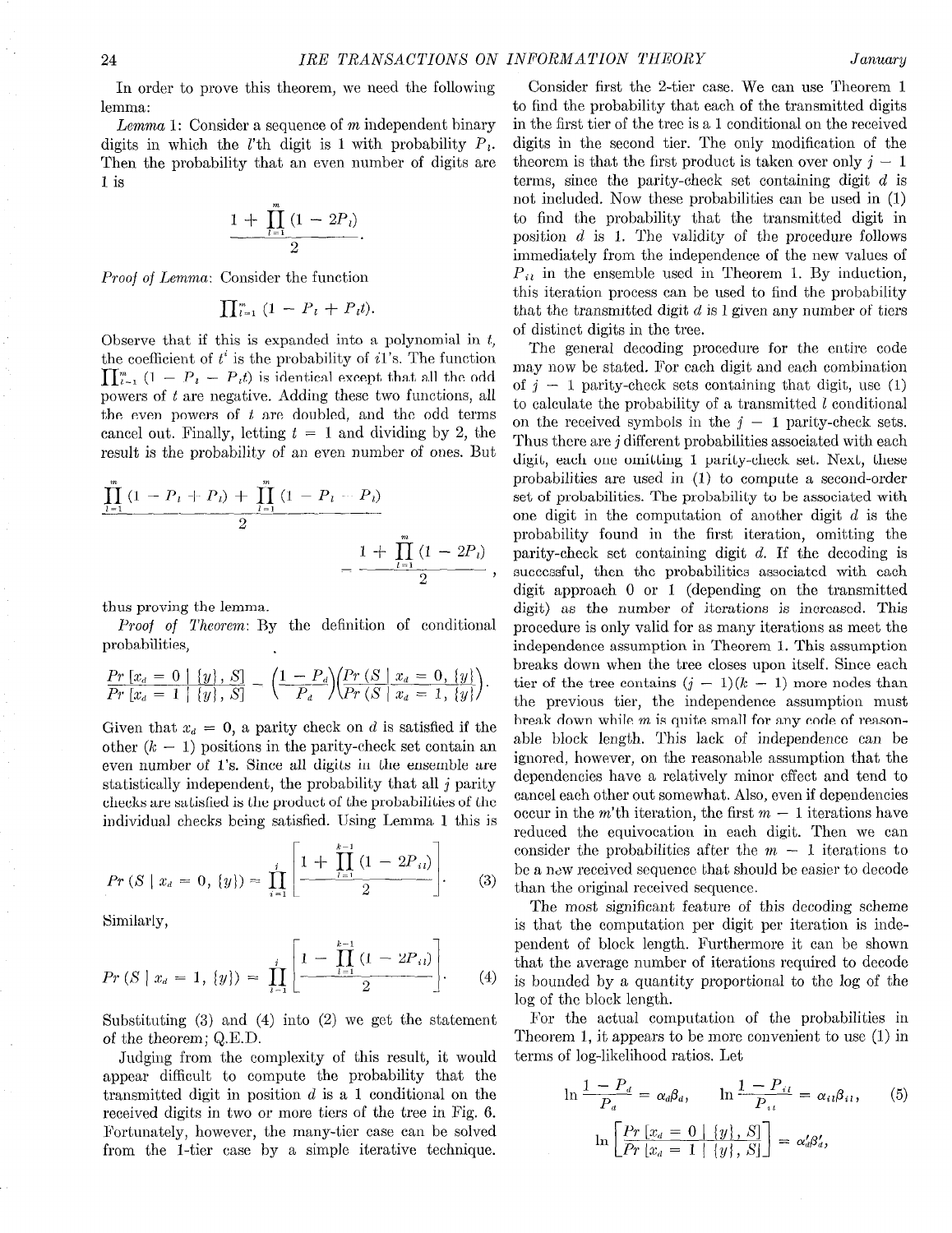where  $\alpha$  is the sign and  $\beta$  the magnitude of the log-likelihood ratio. After some manipulation, (1) becomes

$$
\alpha'_d \beta'_d = \alpha_d \beta_d + \sum_{i=1}^j \left\{ \left( \prod_{i=1}^{k-1} \alpha_{i\,i} \right) f \left[ \sum_{i=1}^{k-1} f(\beta_{i\,i}) \right] \right\} , \qquad (6)
$$

where

$$
f(\beta) = \ln \frac{e^{\beta} + 1}{e^{\beta} - 1}.
$$

The calculation of the log-likelihood ratios in (6) for each digit can be performed either serially in time or by parallel computations. The serial computation can be programmed for a general-purpose computer, and the experimental data at the end of this paper was obtained in this manner. For fast decoding, parallel computing is more promising, and Fig. 7 sketches a simplified block diagram showing how this can be done.



Fig. 7-Decoding apparatus.

If the input to the decoder is in the form of a loglikelihood ratio, the first row of boxes in Fig. 7 computes  $f(\beta)$  for each digit, corresponding to the right-most operation in (6). The output from the adders on the next row is  $\sum_{i=1}^{k-1} f(\beta_{i})$ , corresponding to the two right-most operations in (6). Likewise, successive rows in Fig. 7 correspond to operations in (6) working to the left. Clearly, Fig. 7 omits some details, such as operations on the signs of the log-likelihood ratios and the association of j different log-likelihood ratios with each digit, but these create no essential difficulty.

We see from Fig. 7 that a parallel computer can be simply instrumented requiring principally a number proportional to n of analogue adders, modulo 2 adders, amplifiers, and nonlinear circuits to approximate the function  $f(\beta)$ . How closely this function must be approximated is a subject for further study, but there are indications that it is not critical.<sup>5</sup>

#### Probability of Error Using Probabilistic Decoding

A mathematical analysis of probabilistic decoding is difficult, but a very weak bound on the probability of error can be derived easily.

Assume a BSC with crossover probability  $p_0$  and assume first an  $(n, j, k)$  code with  $j = 3$  parity-check sets containing each digit. Consider a parity-check set tree, as in Fig. 6, containing m independent tiers, but let the tiers be numbered from top to bottom so that the uppermost tier is the 0 tier and the digit to be decoded is tier m.

Modify the decoding procedure as follows: if both parity checks corresponding to the branches rising from a digit in the first tier are unsatisfied, change the digit; using these changed digits in the first tier, perform the same operation on the second tier, and continue this procedure down to digit d.

The probability of decoding error for digit  $d$  after this procedure is an upper bound to that resulting from making a decision after the m'th iteration of the probabilistic decoding scheme. Both procedures base their decision only on the received symbols in the m-tier tree, but the probabilistic scheme always makes the most likely decision from this information.

We now determine the probability that a digit in the first tier is in error after applying the modified decoding procedure described above. If the digit is received in error (an event of probability  $p_0$ ) then a parity check constraining that digit will be unsatisfied if, and only if, an even number (including zero) of errors occur among the other  $k - 1$  digits in the parity-check set. From Lemma 1, the probability of an even number of errors among  $k - 1$  digits is

$$
\frac{1+(1-2p_0)^{k-1}}{2}.
$$
 (7)

Since an error will be corrected only if both parity checks rising from the digit are unsatisfied, the following expression gives the probability that a digit in the first tier is received in error and then corrected.

$$
p_0 \left[ \frac{1 + (1 - 2p_0)^{k-1}}{2} \right]^2.
$$
 (8)

By the same reasoning, (9) gives the probability that a digit in the first tier is received correctly but then changed because of unsatisfied parity checks.

$$
(1-p_0)\left[\frac{1-(1-2p_0)^{k-1}}{2}\right]^2.
$$
 (9)

Combining (8) and (9), the probability of error of a digit in the first tier after applying this decoding process is

$$
p_1 = p_0 - p_0 \left[ \frac{1 + (1 - 2p_0)^{k-1}}{2} \right]^2 + (1 - p_0) \left[ \frac{1 - (1 - 2p_0)^{k-1}}{2} \right]^2.
$$
 (10)

<sup>&</sup>lt;sup>5</sup> Some recent experimental work indicates that if computation is strictly digital, 6 significant bits are sufficient to represent  $f(\beta)$ without appreciable effect on the probability of decoding error.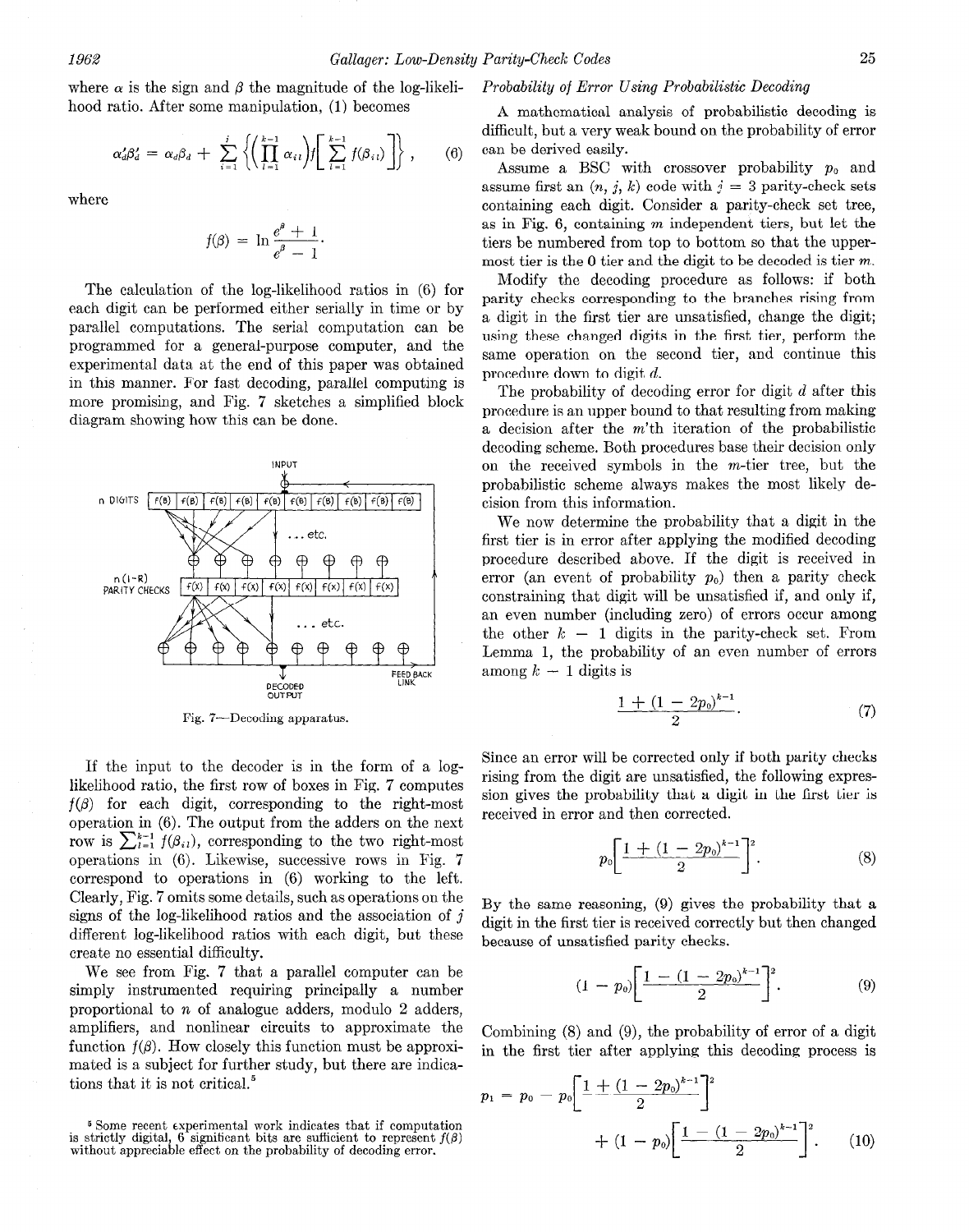By induction it easily follows that if  $p_i$  is the probability of error after processing of a digit in the ith tier, then

$$
p_{i+1} = p_0 - p_0 \left[ \frac{1 + (1 - 2p_i)^{k-1}}{2} \right]^2
$$
 a digit  
+  $(1 - p_0) \left[ \frac{1 - (1 - 2p_i)^{k-1}}{2} \right]^2$ . (11) criteria  
+  $(1 - p_0) \left[ \frac{1 - (1 - 2p_i)^{k-1}}{2} \right]^2$ .

We now show that for sufficiently small  $p_0$ , the sequence  $[p_i]$  converges to 0. Consider Fig. 8 which is a sketch of  $p_{i+1}$  as a function of  $p_i$ . Since the ordinate for one value of  $i$  is the abscissa for the next, the dotted zig-zag line illustrates a convenient graphical method of finding  $p_i$ for successive values of  $i$ . It can be seen from the figure that if

$$
0 < p_{i+1} < p_i \qquad \text{(for} \quad 0 < p_i \le p_0) \\
 p_{i+1} = p_i \qquad \text{(for} \quad p_i = 0), \tag{12}
$$

then the sequence  $[p_i] \rightarrow 0$ . It can be seen from (11) that for  $p_0$  sufficiently small, inequality (12) is satisfied. Fig. 9 gives the maximum  $p_0$  for several values of k.



| I |  |
|---|--|
|---|--|

| 10.00 | and the control<br>Rate | р,    |
|-------|-------------------------|-------|
|       | 0.5                     | 0.04  |
|       | 0.4                     | 0.061 |
|       | 0.333                   | 0.075 |
|       | 0.25                    | 0.106 |

Fig. 9—Maximum  $p_0$  for weak bound decoding convergence.

The rate at which  $[p_i] \rightarrow 0$  may be determined by noting from (11) that for small  $p_i$ 

$$
p_{i+1} \approx p_i 2(k-1)p_0.
$$

From this it is easy to show that for sufficiently large  $i$ ,

$$
p_i \approx c[2(k-1)p_0]^i,
$$

where  $C$  is a constant independent of  $i$ . Since the number of independent tiers in the tree increases logarithmically with block length, this bound to the probability of decoding error approaches 0 with some small negative power of block length. This slow approach to 0 appears to be a consequence of the modification of the decoding scheme and of the strict independence requirement, rather than of probabilistic decoding as a whole.

This same argument can be applied to codes with more than 3 parity-check sets per digit. Stronger results will be achieved if for some integer  $b$ , to be determined later, a digit is changed whenever b or more of the parity-check constraints rising from the digit are violated. Using this criterion and following the reasoning leading to (11) we obtain

$$
p_{i+1} = p_0 - p_0 \sum_{l=b}^{i-1} {j-1 \choose l}
$$
  
\n
$$
\cdot \left[ \frac{1 + (1 - 2p_i)^{k-1}}{2} \right]^l \left[ \frac{1 - (1 - 2p_i)^{k-1}}{2} \right]^{j-1-l}
$$
  
\n
$$
+ (1 - p_0) \sum_{l=b}^{i-1} {j-1 \choose l}
$$
  
\n
$$
\cdot \left[ \frac{1 - (1 - 2p_i)^{k-1}}{2} \right]^l \left[ \frac{1 + (1 - 2p_i)^{k-1}}{2} \right]^{j-1-l}.
$$
 (13)

The integer b can now be chosen to minimize  $p_{i+1}$ . The solution to this minimization is the smallest integer b for which

$$
\frac{1-p_0}{p_0} \le \left[\frac{1+(1-2p_i)^{k-1}}{1-(1-2p_i)^{k-1}}\right]^{2^{k-i+1}}.\tag{14}
$$

From this equation, it is seen that as  $p_i$  decreases, b also decreases. Fig. 10 sketches  $p_{i+1}$  as a function of  $p_i$ when  $b$  is changed according to  $(14)$ . The break points in the figure represent changes in  $b$ .



Fig. 10—Behavior of decoding iterations for  $j > 3$ .

The proof that the probability of decoding error approaches 0 with an increasing number of iterations for sufficiently small cross over probabilities is the same as before. The asymptotic approach of the sequence  $[p_i]$ to 0 is different, however. From (14), if  $p_i$  is sufficiently small, b takes the value  $j/2$  for j even and  $j + 1/2$  for odd. Using these values of b and expanding  $(13)$  in  $\epsilon$ power series in  $p_i$ ,

$$
p_{i+1} = p_0 \left( \frac{j-1}{2} \right) (k-1)^{(i-1)/2} p_i^{(i-1)/2}
$$
  
+ higher order terms (j odd) (1)

$$
p_{i+1} = {j-1 \choose j/2} (k-1)^{j/2} p_i^{j/2}
$$

 $+$  higher order terms (*j* even).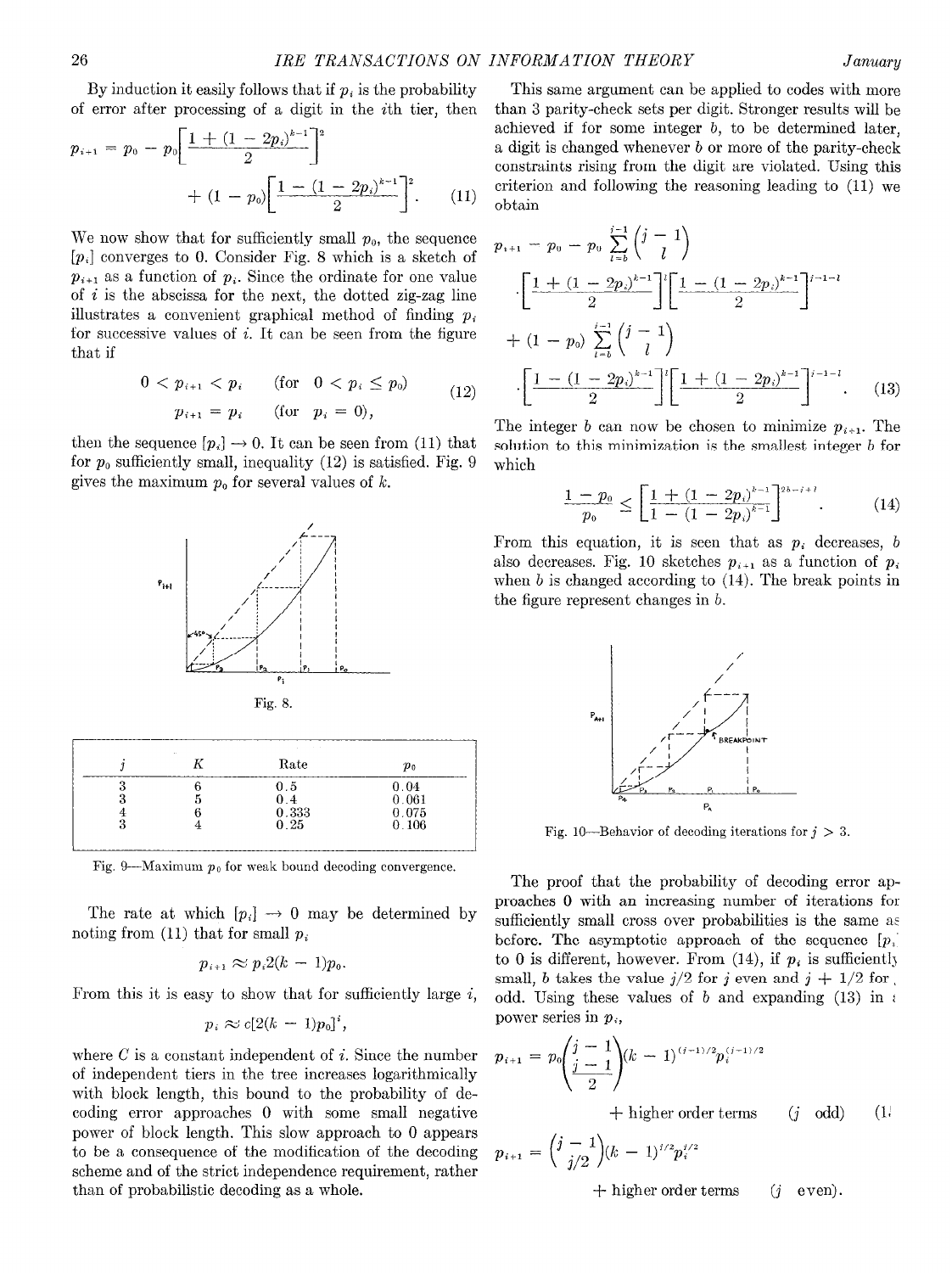Using this, it can be shown that for a suitably chosen positive constant  $C_{ik}$  and sufficiently large i

$$
p_i \le \exp\left[-C_{ik}\left(\frac{j-1}{2}\right)^i\right] \qquad (j \text{ odd})
$$
  

$$
p_i \le \exp\left[-C_{ik}\left(\frac{j}{2}\right)^i\right] \qquad (j \text{ even}).
$$
 (16)

It is interesting to relate this result to the block length of the code. Since there are  $(i - 1)^m (k - 1)^m$  digits in the m'th tier of a tree, n must be at least this big, giving the left side of (17). On the other hand, a specific procedure can be described [4] for constructing codes satisfying the right side of (17).

$$
\frac{\ln(n)}{\ln (j-1)(k-1)} \ge m \ge \frac{\ln\left(\frac{n}{2k} - \frac{n}{2j(k-1)}\right)}{2\ln (k-1)(j-1)}.
$$
 (17)

Combining (16) and (17), the probability of decoding error for a code satisfying (17) is bounded by

$$
P_m \le \exp \, -C_{ik} \bigg[ \frac{n}{2k} - \frac{n}{2j(k-1)} \bigg]
$$
  

$$
\ln \, [(j-1)/2]/[2 \, \ln \, (j-1)(k-1)] \quad (j \text{ odd})
$$

$$
P_m \le \exp -C_{ik} \left[ \frac{n}{2k} - \frac{n}{2j(k-1)} \right]
$$
  

$$
\ln \left[ (j/2) \right] / [2 \ln (j-1)(k-1)] \quad (j \text{ even}).
$$

For  $j > 3$ , this probability of decoding error bound decreases exponentially with a root of  $n$ . Observe that if the number of iterations  $m$  which can be made without dependencies were  $(2 \ln(j - 1)(k - 1))/(ln j/2)$  times larger, then the probability of decoding error would decrease exponentially with  $n$ . It is hypothesized that using the probabilistic decoding scheme and continuing to iterate after dependencies occur will produce this exponential dependence.

,4 second way to evaluate the probabilistic decoding scheme is to calculate the probability distributions of the log-likelihood ratios in (6) for a number of iterations. This approach makes it possible to find whether a code of given  $j$  and  $k$  is capable of achieving arbitrarily small error probability on any given channel. With the aid of the IBM 709 computer, it was found that a code with  $j = 3, k = 6$  is capable of handling transition probabilities up to 0.07 and with  $j = 3, k = 4$ , transition probabilities up to 0.144 can be handled. These figures are particularly interesting since they disprove the common conjecture that the computational cutoff rate of sequential decoding [7] bounds the rate at which any simple decoding scheme can operate.

#### EXPERIMENTAL RESULTS

The probability of decoding an error  $P(e)$  associated with a coding and decoding scheme can be directly measured by simulating both the scheme and the channel

of interest on a computer. Unfortunately, the experiment must be repeated until there are many decoding failures if  $P(e)$  is to be evaluated with any accuracy, and thus many times  $1/P(e)$  trials are necessary. For block lengths of about 500, an IBM 7090 computer requires about 0.1 seconds per iteration to decode by the probabilistic decoding scheme. Consequently, many hours of computation time are necessary to evaluate even a  $P(e)$  of the order of  $10^{-4}$ .

Because of limitations on available computer time, all of the results presented will be for situations in which  $P(e)$  is large. Certainly it would be more interesting to have results for small  $P(e)$ . However, the data presented are at least sufficiently convincing to justify further experimental work.

The first two codes to be discussed were used on the BSC and the last code on a Gaussian noise channel. The BSC was unduly emphasized for the following reasons: first, the effect of channel variations on the BSC can be eliminated by controlling the number of crossovers rather than the crossover probability; next, the BSC is convenient for comparison with other coding and decoding schemes; and finally, it is likely that the operation of the decoding scheme on one channel is typical of its operation on other channels.

#### A (504, 3, 6) Code on Binary Symmetric Channel

A code of block length 504 with each digit contained in three parity-check sets and each parity-check set containing 6 digits was selected by the IBM 704 computer using a pseudo-random .number routine. The only restriction on the code was that no two parity-check sets should contain more than one digit in common. That restriction guaranteed the validity of the first-order iteration in the decoding process and also excluded the remote possibility of choosing a code with minimum distance of 2.

Fig. 11 plots the fraction of times the decoder was unable to decode correctly as a function of the number of crossovers. The number in parentheses beside each point is the number of trials performed with that number of crossovers. In all the trials on this code, the decoder never decoded to the wrong code word; it just failed to find a code word. If a feedback channel is available, this inability to decode troublesome noise patterns is not a serious limitation, since retransmission is possible.

Out of the error patterns correctly decoded, 86 per cent were decoded in between 9 and 19 iterations. The rest were spread out between 20 and 40 iterations. There appeared to be a slight increase in the number of iterations necessary to decode as the number of crossovers was increased from 37 to 41, but not enough to be statistically significant. The other curve drawn in Fig. 11 is the theoretical bound using maximum likelihood decoding.

In a later test made on an IBM 7090 computer, a  $(504.3.6)$  code was generated and 1000 sequences of 32 errors each were decoded. The process failed to decode in 26 cases and decoded the other 974 sequences correctly.